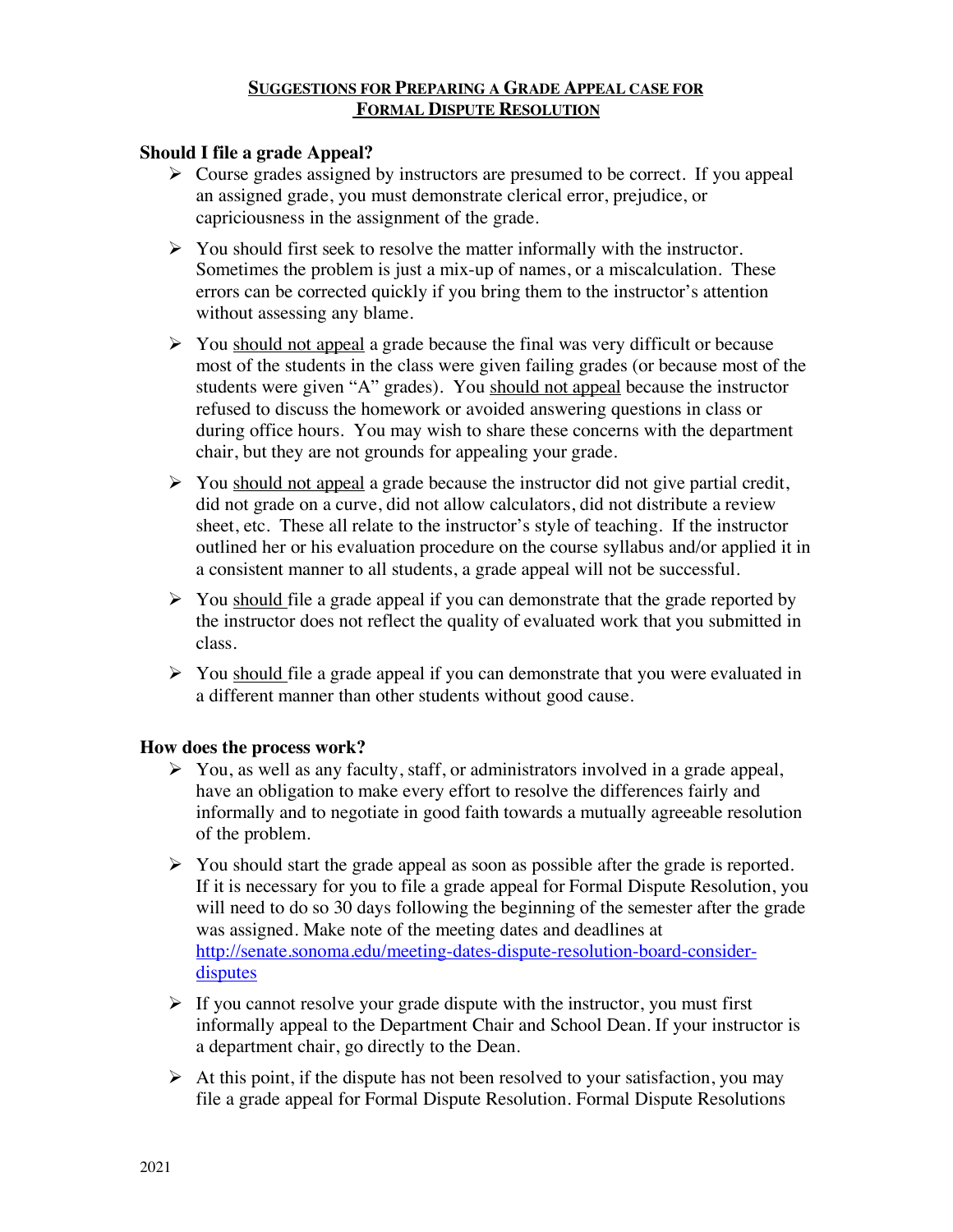#### **SUGGESTIONS FOR PREPARING A GRADE APPEAL CASE FOR FORMAL DISPUTE RESOLUTION**

are adjudicated by the Dispute Resolution Board. Note that adjudication of a grade appeal might take six to eight weeks. If your appeal is informally resolved after you have filed a formal Grade Appeal, please contact the Dispute Resolution Board immediately.

 $\triangleright$  The Chair of the Dispute Resolution Board will forward your appeal to the instructor. The instructor will be required to respond in writing. The entire committee will then review your statement and the instructor's response. The committee will make a decision and you will be notified in writing.

## **What is Formal Dispute Resolution?**

For Formal Dispute Resolution, a grade appeal is a file submitted to the Dispute Resolution Board through the Academic Senate office in Stevenson Hall 1027. The file should include:

- Ø Your name, address, phone, and Sonoma State email address.
- $\triangleright$  The course number and title, the instructor's name, the semester taken, the grade received, and the grade expected.
- $\triangleright$  A statement that provides a clear explanation of the error, prejudice, or capriciousness that occurred.
- $\triangleright$  Documentation that supports your explanation, such as a course syllabus or copies of assignments and exams.

## **Any advice on preparing a formal grade appeal?**

- $\triangleright$  Keep your statement simple. State what happened without adding your opinions. Be as specific as possible. For example, "He said on Friday, May 13, during his office hours that female students should not take music" is better than "I don't think he likes female students."
- $\triangleright$  Avoid inflammatory remarks, such as, "This instructor should never teach again!"
- $\triangleright$  Don't include arguments that are not grounds for an appeal. They will distract the committee from the more significant arguments.
- $\triangleright$  Do not just submit all the notes and assignments you completed for the class. Submit only work that supports your appeal. Your statement should explain how to interpret the documentation that you do include. It is helpful to the committee for you to include explanations such as, "The first midterm, dated May 13, 2004, demonstrates that the instructor did not follow the grading scheme outlined on the syllabus."

## **Where can I get more information?**

 $\triangleright$  CSU Executive Order 792 establishes minimum standards for campuses governing the assignment of grades by faculty and for provisions for appeal to ensure that the rights and responsibilities of faculty and students are properly recognized and protected. You can read it at www.calstate.edu/eo/EO-792.pdf.